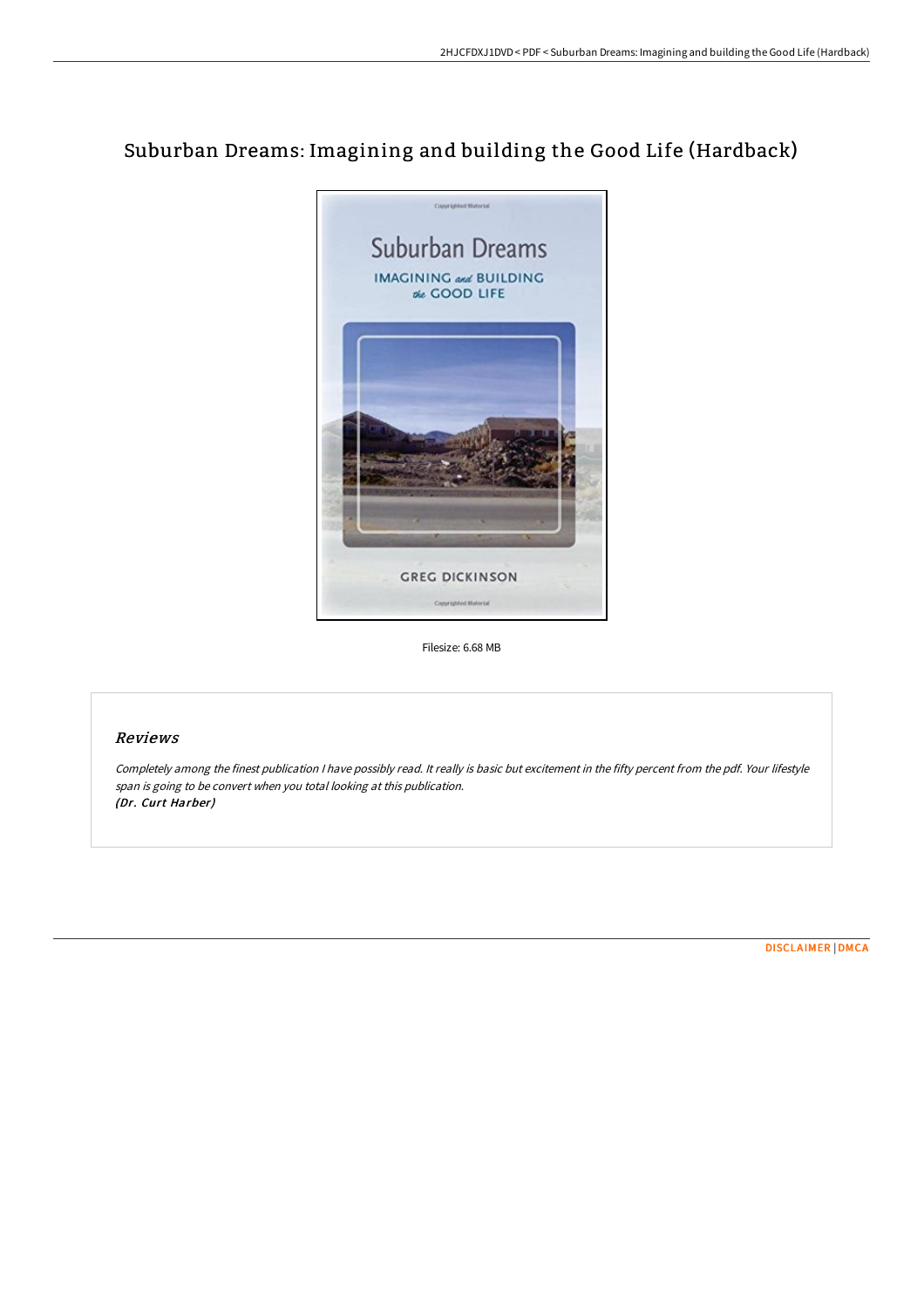## SUBURBAN DREAMS: IMAGINING AND BUILDING THE GOOD LIFE (HARDBACK)



**DOWNLOAD PDF** 

The University of Alabama Press, United States, 2015. Hardback. Condition: New. 2nd ed.. Language: English . Brand New Book. Suburban Dreams: Imagining and Building the Good Life explores how the suburban imaginary, composed of the built environment and imaginative texts, functions as a resource for living out the good life. Starting with the premise that suburban films, residential neighbourhoods, chain restaurants, malls, and megachurches are compelling forms (topos) that shape and materialize the everyday lives of residents and visitors, Greg Dickinson s Suburban Dreams offers a rhetorically attuned critical analysis of contemporary American suburbs and the good life their residents pursue.Dickinson s analysis suggests that the good life is rooted in memory and locality, both of which are foundations for creating a sense of safety central to the success of suburbs. His argument is situated first in a discussion of the intersections among buildings, cities, and the good life and the challenges to these relationships wrought by the twentieth- and twenty-first centuries. The argument then turns to rich, fully-embodied analyses of suburban films and a series of archetypal suburban landscapes to explore how memory, locality, and safety interact in constructing the suburban imaginary. Moving from the pastoralism of residential neighbourhoods and chain restaurants like Olive Garden and Macaroni Grill, through the megachurch s veneration of suburban malls to the lifestyle center s nostalgic invocation of urban downtowns, Dickinson complicates traditional understandings of the ways suburbs situate residents and visitors in time and place.The analysis suggests that the suburban good life is devoted to family. Framed by the discourses of consumer culture, the suburbs often privi-lege walls and roots to an expansive vision of worldliness. At the same time, developments such as farmers markets suggest a continued striving by suburbanites to form relationships in a richer, more organic fashion.Dickinson s work.

B Read Suburban Dreams: Imagining and building the Good Life [\(Hardback\)](http://bookera.tech/suburban-dreams-imagining-and-building-the-good-.html) Online B Download PDF Suburban Dreams: Imagining and building the Good Life [\(Hardback\)](http://bookera.tech/suburban-dreams-imagining-and-building-the-good-.html)